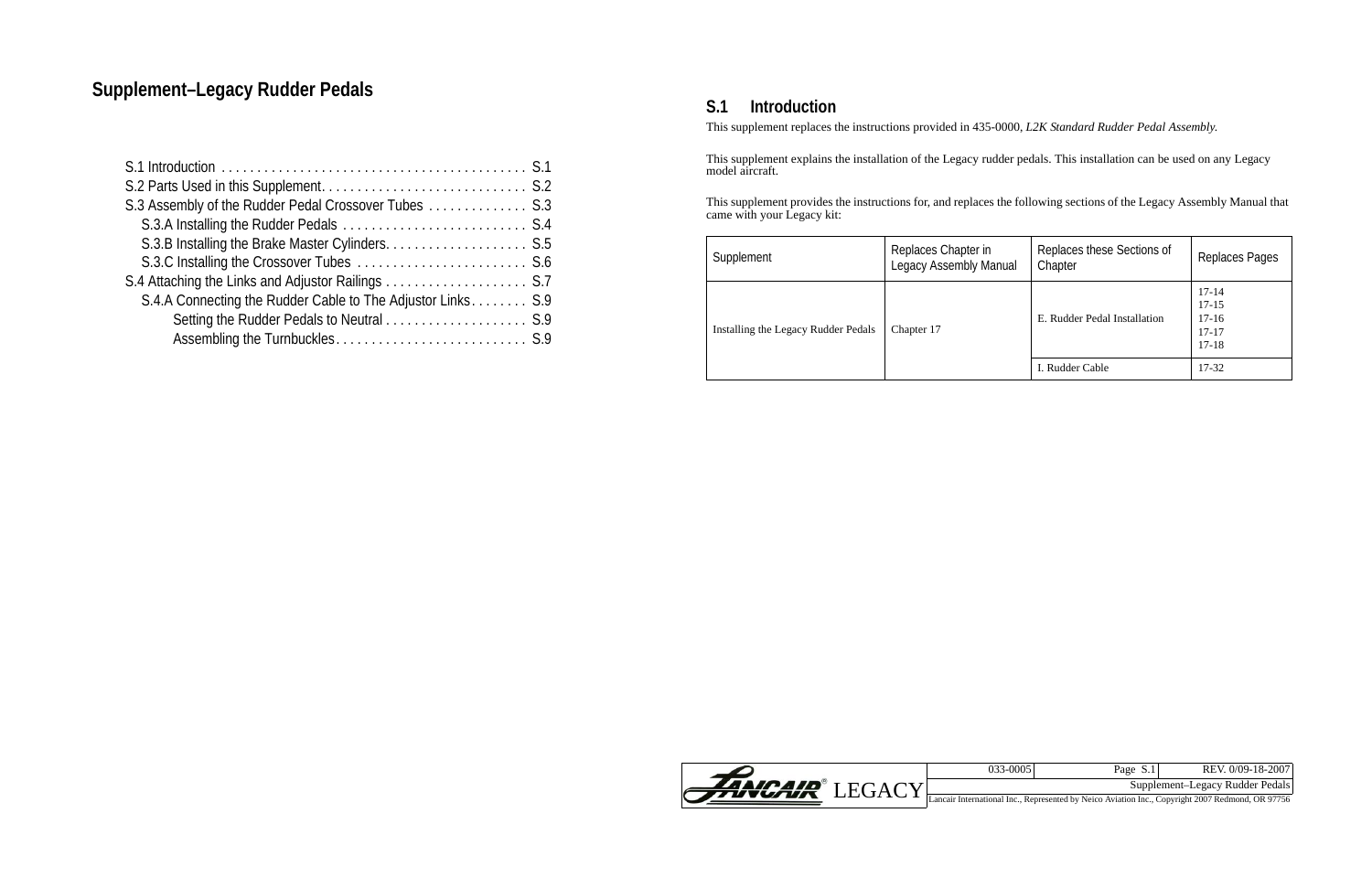

ch middle, bottom ch middle, top ch, outboard ylon bushings

 $\frac{\text{sing}}{\text{max}}$  (.875 x .058 wall)

| 033-00051 | Page S.2 | REV. 0/09-18-2007               |
|-----------|----------|---------------------------------|
|           |          | Supplement-Legacy Rudder Pedals |

Lancair International Inc., Represented by Neico Aviation Inc., Copyright 2007 Redmond, OR 97756

# <span id="page-1-0"></span>**S.2 Parts Used in this Supplement**

# **Rudder pedals and pedal mounting**

| $\overline{1}$<br>2) | $10-19J$<br>$18 - 3 - M$ | $\overline{2}$ | Master cylinders                             |
|----------------------|--------------------------|----------------|----------------------------------------------|
|                      |                          |                |                                              |
|                      |                          | $\overline{2}$ | Nicopress sleeve                             |
| 3)                   | 205-0002                 | $\overline{2}$ | Left and right rails for fixed rudder pedals |
| 4)                   | 214-0007                 | $\mathbf{1}$   | Rudder pedal crossover tubes, left           |
| 5)                   | 214-0008                 | $\mathbf{1}$   | Rudder pedal crossover tubes, right          |
| 6)                   | 229-0006                 | $\overline{2}$ | Link adjuster, fixed rudder pedals           |
| 7)                   | 283-0004                 | $\overline{2}$ | Standoff for standard rudder pedals          |
| 8)                   | AN100-4                  | $\overline{2}$ | Thimble cable wire, 3/32 - 1/8               |
| 9)                   | AN3-25A                  | 3              | Bolt, undrilled                              |
| 10)                  | $AN3-26A$                | $\overline{4}$ | Bolt, undrilled                              |
| 11)                  | $AN3-6$                  | $\,8\,$        | Bolt, drilled shank                          |
| 12)                  | $AN3-10A$                | $\overline{2}$ | <b>Bolt</b>                                  |
| 13)                  | AN3-30A                  | 3              | Bolt (center bearing block)                  |
| 14)                  | AN3-7                    | $\overline{2}$ | <b>Bolt</b>                                  |
| 15)                  | AN310-3                  | 12             | Castle nut                                   |
| 16)                  | AN365-1032A              | 12             | Lock nut, nylon                              |
| 17)                  | AN426AD3-4               | 10             | Rivet, hard                                  |
| 18)                  | AN525-832-R7             | $\overline{4}$ | Screw, washer hd                             |
| 19)                  | AN930-10L                | $\overline{2}$ | Washers                                      |
| 20)                  | AN960-10                 | 25             | Washer, flat                                 |
| 21)                  | AN960- $10L$             | $\overline{4}$ | Washer                                       |
| 22)                  | AN970-3                  | $\overline{2}$ | Washer                                       |
| 23)                  | <b>BSPQ-44</b>           | 20             | Pop rivet                                    |
| 24)                  | K1000-03                 | 6              | Nutplate                                     |
| 25)                  | K1000-08                 | $\overline{4}$ | Nutplate                                     |
| 26)                  | MS21251-B3S              | $\overline{2}$ | Turnbuckle barrel                            |
| 27)                  | MS21255-3LS              | $\overline{2}$ | Turnbuckle, eye end w/ left-hand threads     |
| 28)                  | MS21255-3RS              | $\overline{2}$ | Turnbuckle, eye end w/ right-hand threads    |
| 29)                  | MS21256-1                | $\overline{4}$ | Turnbuckle clip                              |
| 30)                  | MS24665-132              | $\,8\,$        | Cotter pin                                   |
| 31)                  | MS24665-151              | $\overline{2}$ | Cotter pin                                   |

| Item | Part Number      | <b>QTY</b>     | Description      |
|------|------------------|----------------|------------------|
| 32)  | MS24694-S50      | $\mathfrak{D}$ | Screw, flat      |
| 33)  | MS24694-S51      | $\overline{c}$ | Screw, flat      |
| 34)  | RDB410-01-B      | 1              | Rudder bar attac |
| 35)  | RDB410-01-T      | 1              | Rudder bar attac |
| 36)  | RDB410-02        | 2              | Rudder bar attac |
| 37)  | $RDP-02$         | 8              | Rudder pedal ny  |
| 38)  | $RDP-04$         | 4              | Rudder pedals    |
| 39)  | 6061-T6.875x.058 |                | Aluminum tubir   |

# **Rudder pedals and pedal mounting (Continued)**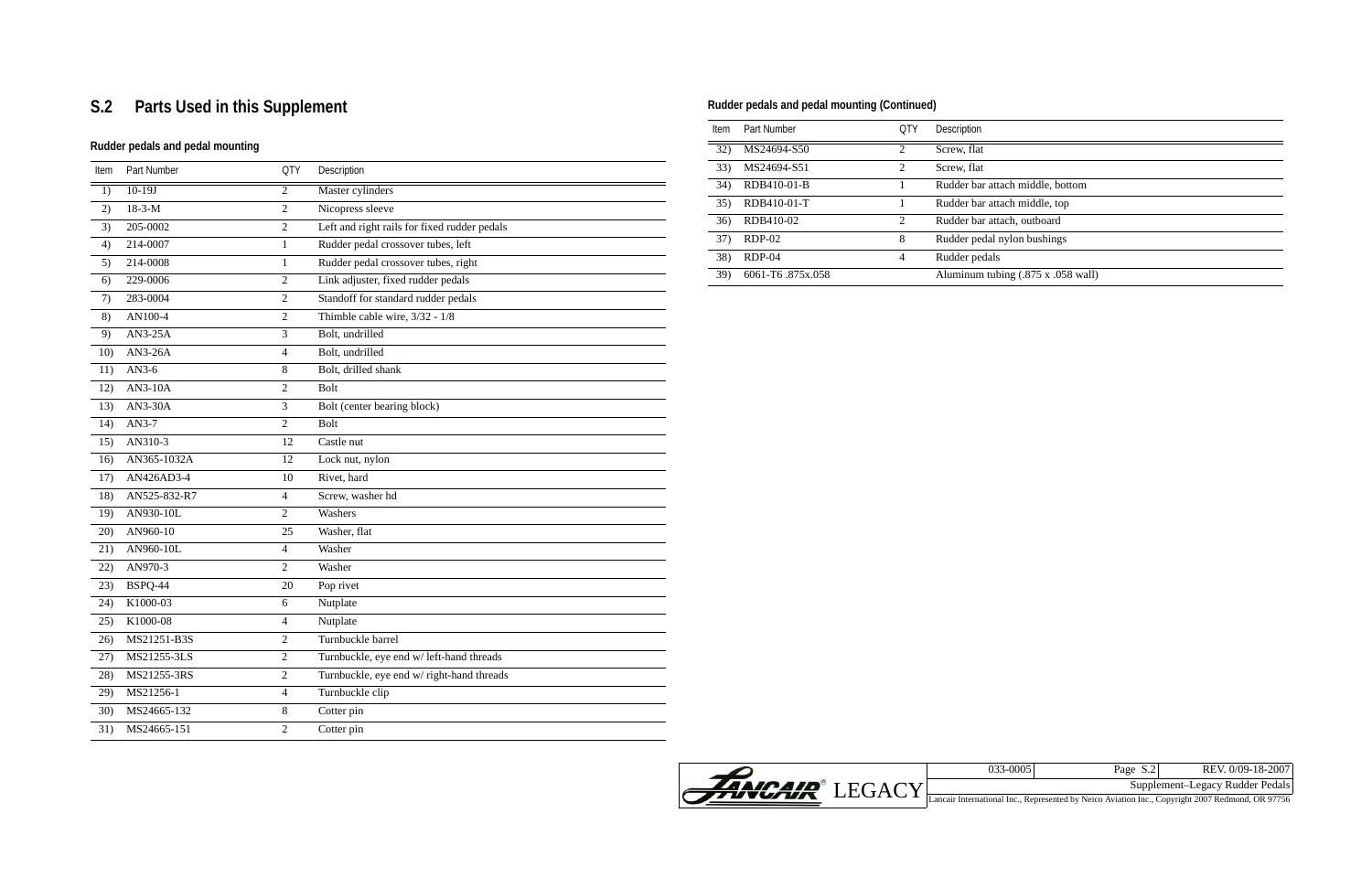

| 033-0005 | Page S.3 | REV. 0/09-18-2007               |  |
|----------|----------|---------------------------------|--|
|          |          | Supplement-Legacy Rudder Pedals |  |

# <span id="page-2-0"></span>**S.3 Assembly of the Rudder Pedal Crossover Tubes**

Figure S.3.0.1 Overview of the parts for the crossover tube installation

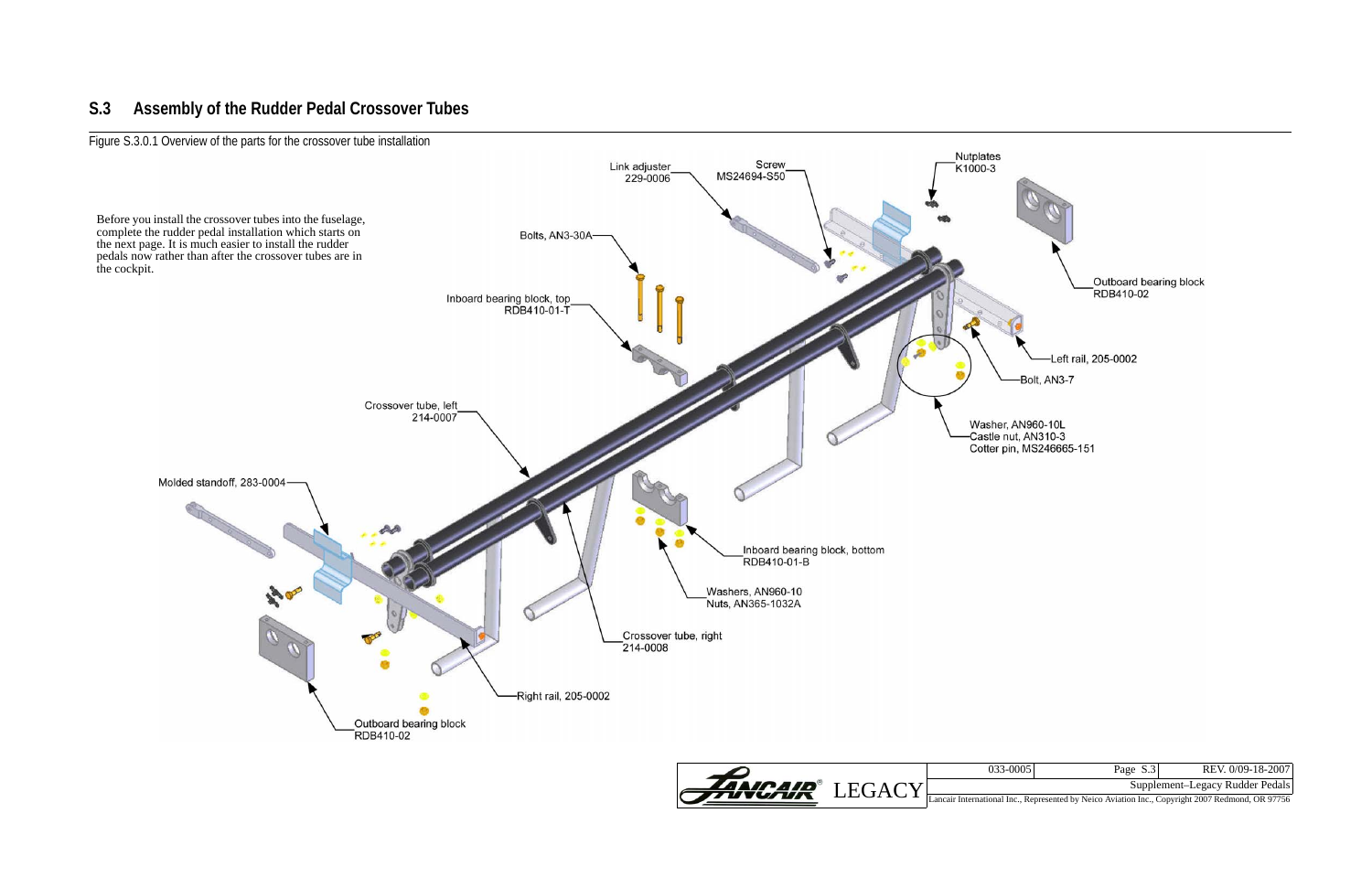

| 033-0005 | Page S.4 | REV. 0/09-18-2007               |
|----------|----------|---------------------------------|
|          |          | Supplement-Legacy Rudder Pedals |

# <span id="page-3-0"></span>**S.3.A Installing the Rudder Pedals**

The two rudder pedals provided in your kit are identical. There are not specific left or right pedals. You will install one pedal to the right crossover tube (214-0008) and the other pedal to the left crossover tube (214-0007).

#### *Steps...*

1. Push two nylon bushings (RDP-02) into the rear opening of each rudder pedal (RDP-04) as shown in [Figure S.3.A.1.](#page-3-1)

The aluminum tubing piece needs to install between the nylon bushings  $(\overline{R}\overline{D}P-02)$ .

Notice that the shoulders of these bushings are not flush against the castings because of the angled surface of the rudder pedal.

> Nylon bushings RDP-02 (2 pcs. per pedal)

- 2. Cut two pieces of aluminum tubing 1-5/16" (33 mm) long. (6061T6 .875" diameter x .058" wall (22 mm x 1.5 mm)) These pieces need to fit between the RDP-02 bushings with a little side-to-side slop. You should have plenty of leftover aluminum tubing scraps for making these pieces.
- 3. Slide the following onto each rudder pedal crossover tube:
	- one pilot rudder pedal and one co-pilot rudder pedal
	- one piece of the aluminum tubing for each rudder pedal

Pop rivet, 1/8" dia. (3 mm) BSPQ-44 (4 pcs)

There needs to be a 1/8" to 1/4" (3 to 6 mm) gap between the rudder pedal's bulge and the mounting tube. This is to avoid friction.

- 4. Properly position the rudder pedal on the crossover tube. Align the pedal so the top bulge is  $1/8-1/4$ " (3-6 mm) away from the vertical section of the crossover tube as shown in [Figure S.3.A.1](#page-3-1).
- 5. Secure the piece of aluminum tube to the rudder pedal mounts using a single 1/8" (3 mm) dia. pop rivet (BSPQ-44). This secures the rudder pedals to the horizontal portion of the crossover tube. Unless you drill out this rivet, which is easy to do, the rudder pedals are permanently secured to the crossover tubes.

<span id="page-3-1"></span>Figure S.3.A.1 Rear view of the rudder pedal installed to the crossover tubes

6061-T6 alum. tubing, .875" dia. by .058" wall. (22 x 1.5 mm)



The pedals attach to this lower portion of the rudder crossover mounting tube (214-0007 and 214-0008).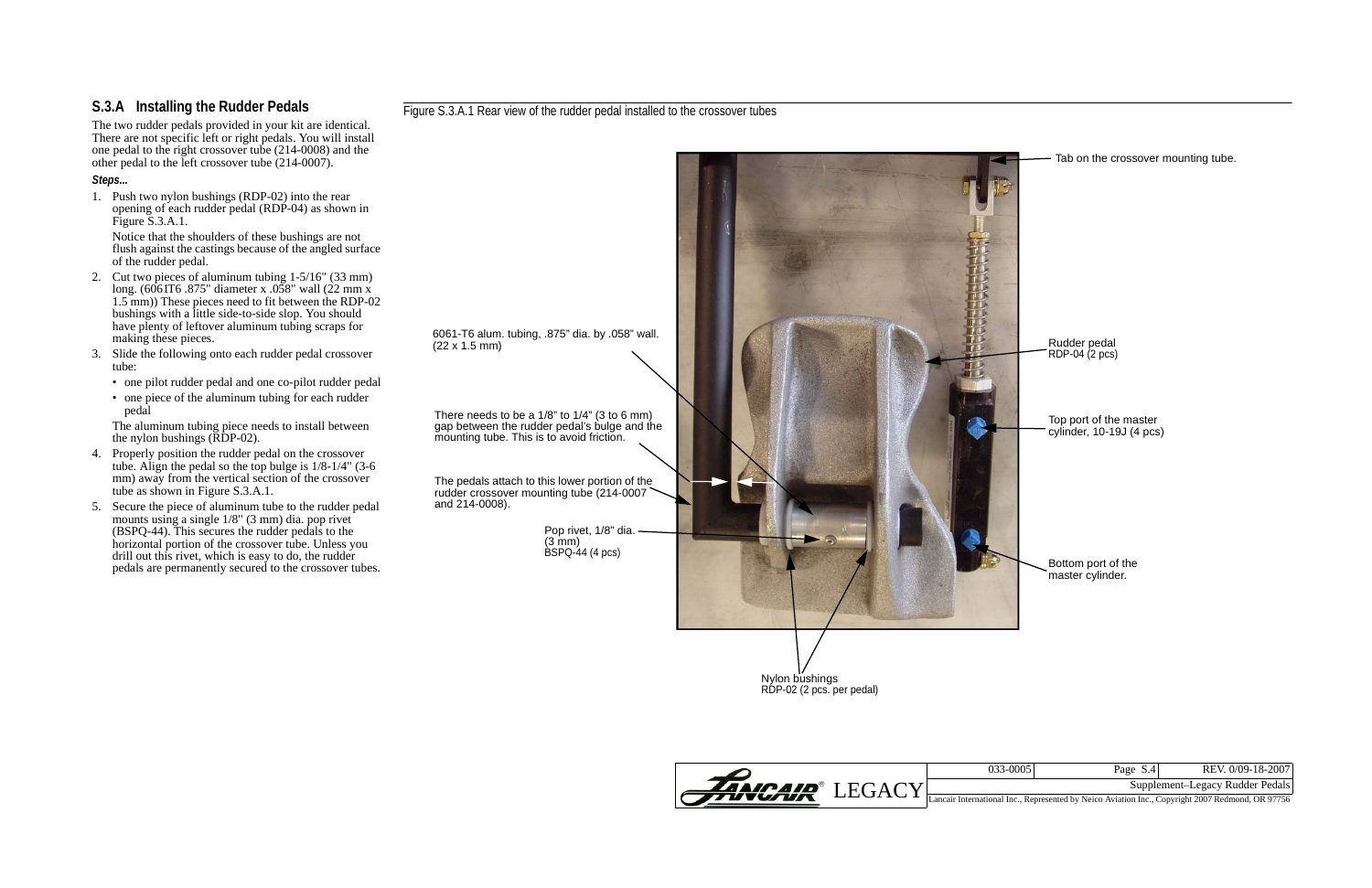

| 033-0005 | Page S.5 | REV. 0/09-18-2007               |
|----------|----------|---------------------------------|
|          |          | Supplement-Legacy Rudder Pedals |

# <span id="page-4-0"></span>**S.3.B Installing the Brake Master Cylinders**

The brake master cylinders are mounted to the rudder pedals and the crossover tubes. When the tops of the rudder pedals are pushed forward for braking, the master cylinders compress hydraulic fluid through the brake lines and into the wheel-mounted brake assemblies. The pistons in the brake assemblies squeeze the brake pads against the disks which creates your braking action.

#### *Steps...*

- 1. Secure the bottom of each master cylinder to the rudder pedal tab with a bolt (AN3-13) and castle nut  $(AN310-3)$ . Do not tighten the castle nut so much that the master cylinder cannot rotate.
- 2. Adjust the upper end of the master cylinder until you can bolt the clevis to the tab on the crossover tube. Make sure the rudder pedal is positioned as shown in [Figure S.3.B.2](#page-4-1).
- 3. Secure the master cylinder clevis to the tab with a bolt (AN3-7) bolt and a castle nut (AN310-3). There are not any washers between the clevis and the tab. This leaves some slop in the connection to avoid stressing the master cylinder. Too much stress on the master cylinder can cause a misalignment.

## Figure S.3.B.1 Adjusting the rudder pedal angle



#### <span id="page-4-1"></span>Figure S.3.B.2 Brake master cylinder installation

Bolt, AN3-13 Rudder pedal tab

# Tab on the crossover tube tab Crossover tube Castle nut, AN310-3 Bolt, AN3-7 Master cylinder clevis (push for left rudder) 214-0007 Crossover tube (push for right rudder) 214-0008 Master cylinder, 10-19J

Castle nut, AN310-3



Rudder pedal, RDP-04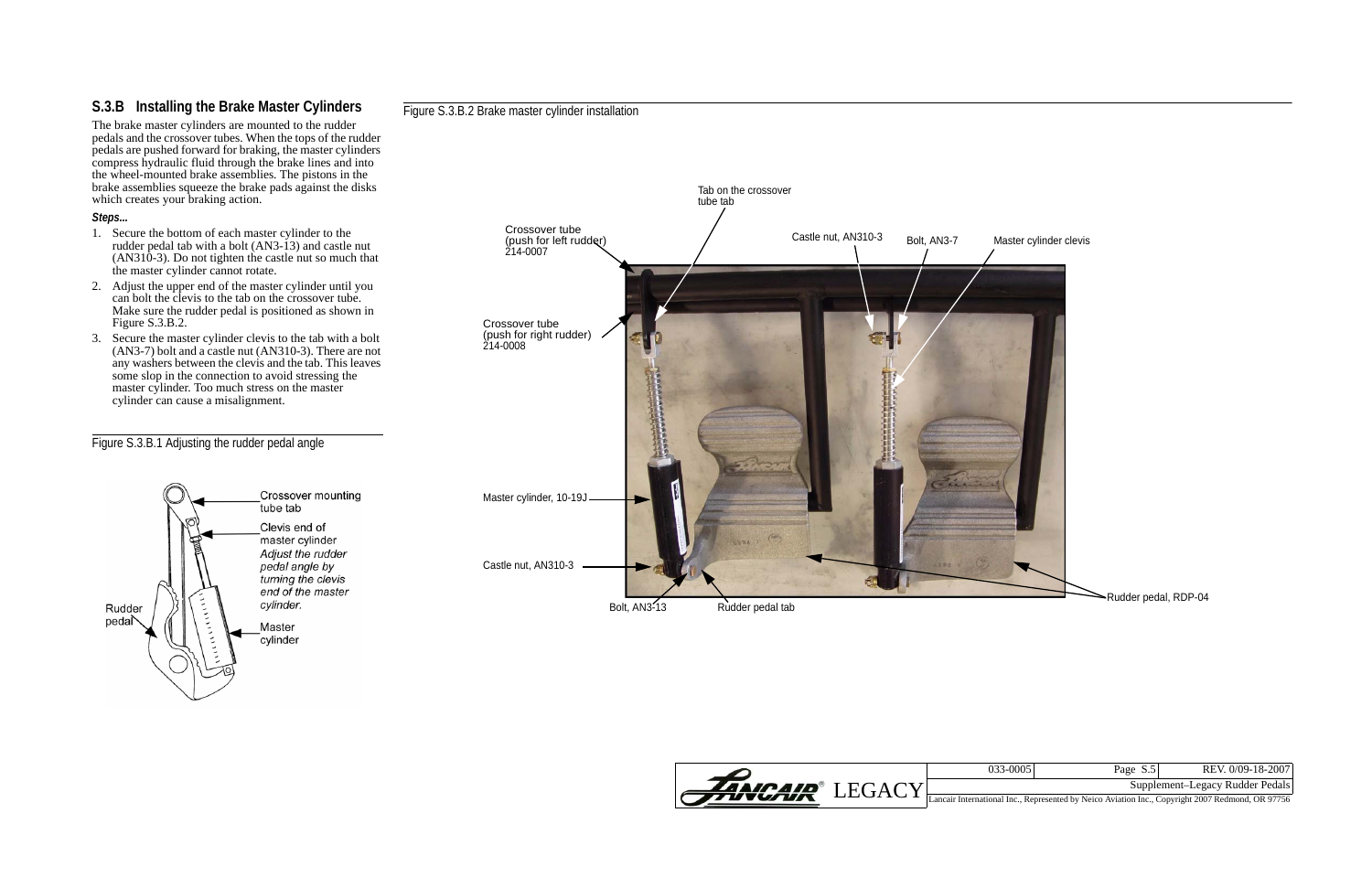

| 033-0005 | Page S.6 | REV. 0/09-18-2007                                                               |
|----------|----------|---------------------------------------------------------------------------------|
|          |          | Supplement-Legacy Rudder Pedals                                                 |
|          |          | anal Ing. Depresented by Naige, Aviotion Ing. Convuisht 2007 Dedmond. OD 07756. |

# <span id="page-5-0"></span>**S.3.C Installing the Crossover Tubes**

The crossovers are supported by three Delrin plastic mounts. The center bearing mount is in two pieces (parts RDB410-01-B and RDB410-01-T) while the right and left mounts are single pieces (RDB410-02).

Now you have two crossover tubes, each with one pedal installed. In this section you will install the crossover tubes into the fuselage. The crossover tubes are installed in the following configuration:

1. Insert the crossover tubes into the outer bearing mounts (RDB410-02). Make sure your tubes are positioned as displayed in Figure S.3.C.1. The holes in the bearing mounts are not centered. The wider part of the mounts should be down.

- Crossover tube with the left pedal mounted is installed in the forward position.
- Crossover tube with the right pedal mounted is installed in the aft position.

#### *Steps...*

Figure S.3.C.1 Side mounts for the rudder's crossover tubes

Outer bearing mount RDB410-02 Left rudder crossover tube, 214-0007

Right rudder crossover tube, 214-0008

2. Move each crossover tube around in its hole in the mount. If it binds in the hole, remove the tube and sand the hole

- in the mount so it is slightly larger.
- 3. Insert the top portion of the middle mount (RDB410-01-T) over the center of the two crossover tubes and attach the bottom portion of the mount (RDB410-01-B) using the parts specified in the following [Figure S.3.C.2](#page-5-1).

<span id="page-5-1"></span>Figure S.3.C.2 Assembly of the middle mount

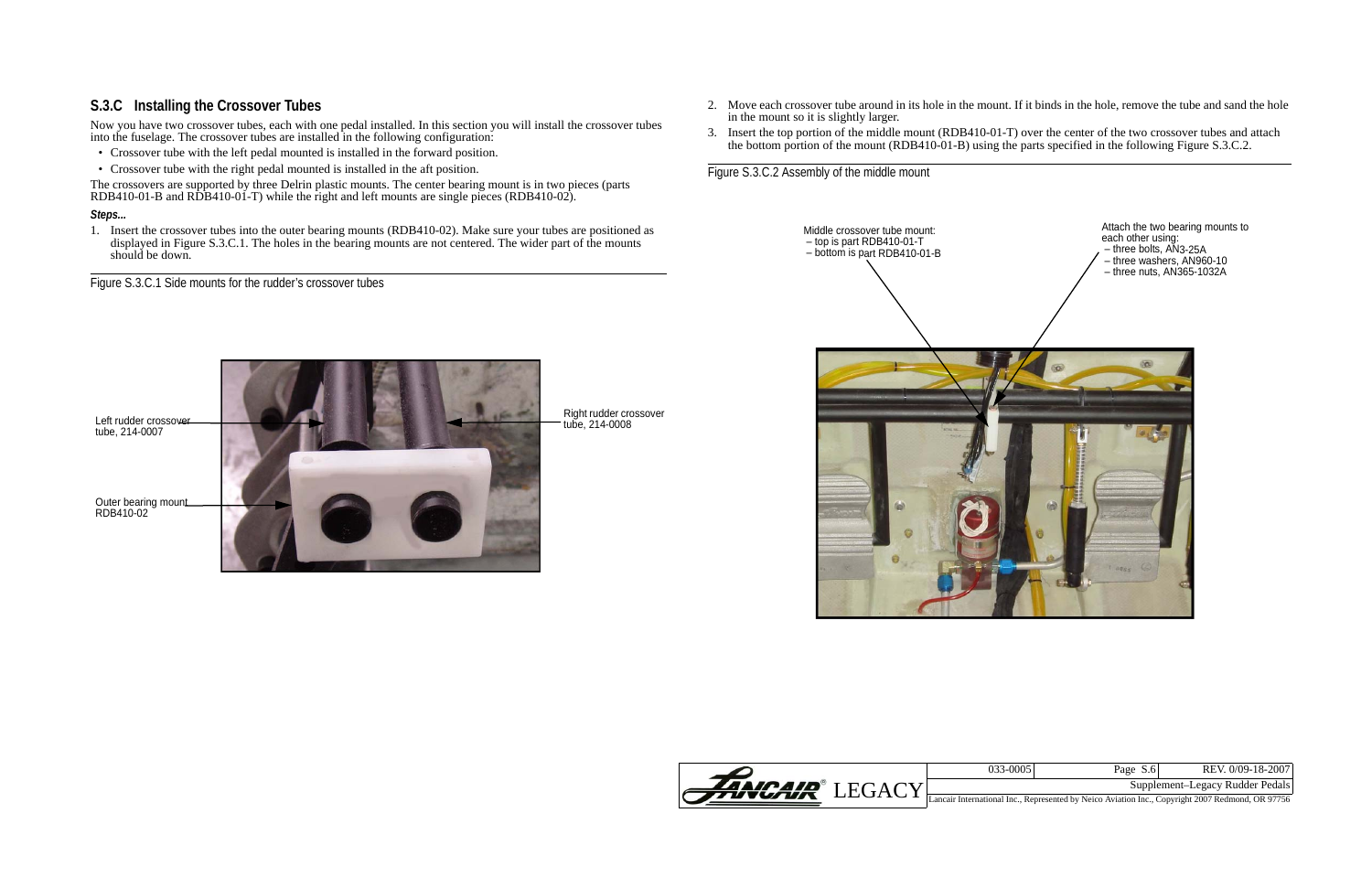

| $033 - 0005$ | Page S.7 | REV. 0/09-18-2007                                                                                |
|--------------|----------|--------------------------------------------------------------------------------------------------|
|              |          |                                                                                                  |
|              |          | Supplement-Legacy Rudder Pedals                                                                  |
|              |          | Lancair International Inc., Represented by Neico Aviation Inc., Copyright 2007 Redmond, OR 97756 |

# <span id="page-6-0"></span>**S.4 Attaching the Links and Adjustor Railings**

#### *Steps...*

1. Attach the link adjusters (229-0006) to the crossover tube ends.

### Figure S.4.0.3 Link parts

2. Position the assembled crossover tubes in the fuselage and find the desired height for the rudder pedals. A good starting place is to mount the top of the railing at 15" (36 mm), or wherever you prefer, above the floor when measured along the side of the fuselage. Mark the location for attaching the railings to the fuselage. 3. Make sure the crossover tubes are level and have free motion at the desired height. 4. Attach the adjuster railings (205-0002 and 205-0003) to the molded standoffs (283-0004) using a screw



(MS24694-S51) and nutplate (K1000-08). Use rivets to attach the nutplate on the outboard side of the standoff. 5. Attach the assembled railings and standoffs to the outer bearing mounts. Drill a hole in the adjustor railing for the

6. Mark the location for holes to be drilled in the firewall for the forward mounting bolt of the adjuster railings.

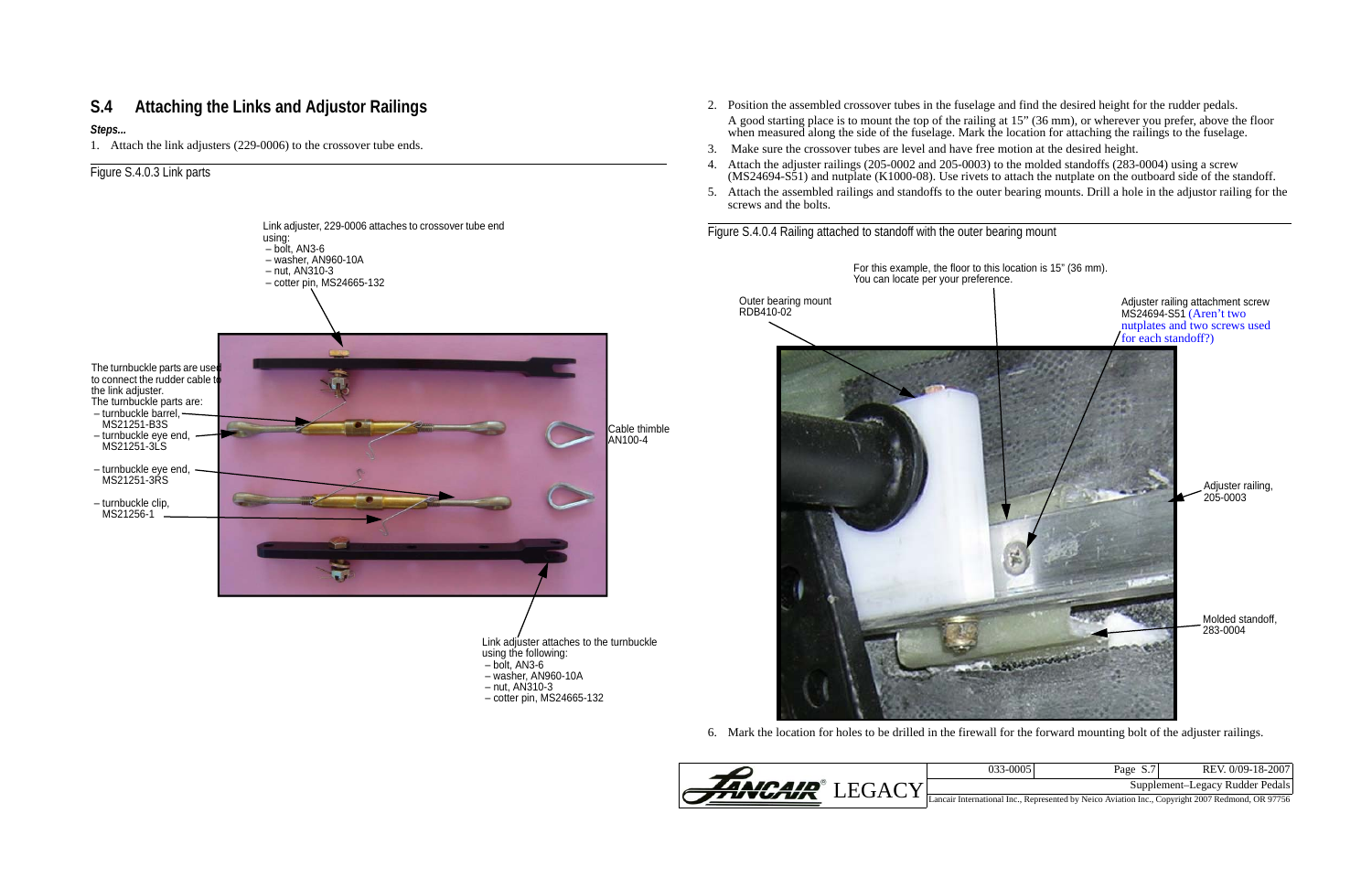| 033-0005 | Page S.8 | REV. 0/09-18-2007                                                               |
|----------|----------|---------------------------------------------------------------------------------|
|          |          | Supplement-Legacy Rudder Pedals                                                 |
|          |          | onal Inc., Represented by Neico Aviation Inc., Copyright 2007 Redmond, OR 97756 |





- 7. Remove the molded standoffs from the adjuster railings and bond the standoffs to the fuselage side in the marked location using E-glass or carbon layups.
- 8. Drill holes in the firewall in the marked locations for adjuster railing mounting bolts.
- 9. After the standoff has cured, reattach the adjuster railings and crossover tube assembly to the standoffs as well as attaching the adjuster railing to the firewall using a bolt (AN3-10A) two washers (AN970-3 and AN930-10L) and a locknut (AN365-1032A).
- 10. Check for excessive binding in the system. There can be a small amount of friction in the system.

Figure S.4.0.5 Attaching the railing to the firewall

Firewall

Secure the railing to the firewall using the following: – bolt, AN3-10A – two washers, AN970-3 and AN930-10L – nut, AN365-1032A Secure the standoff to the adjuster railing using the following: – two bolts, AN3-26A – two washers, AN960-10 – two nuts, AN365-1032A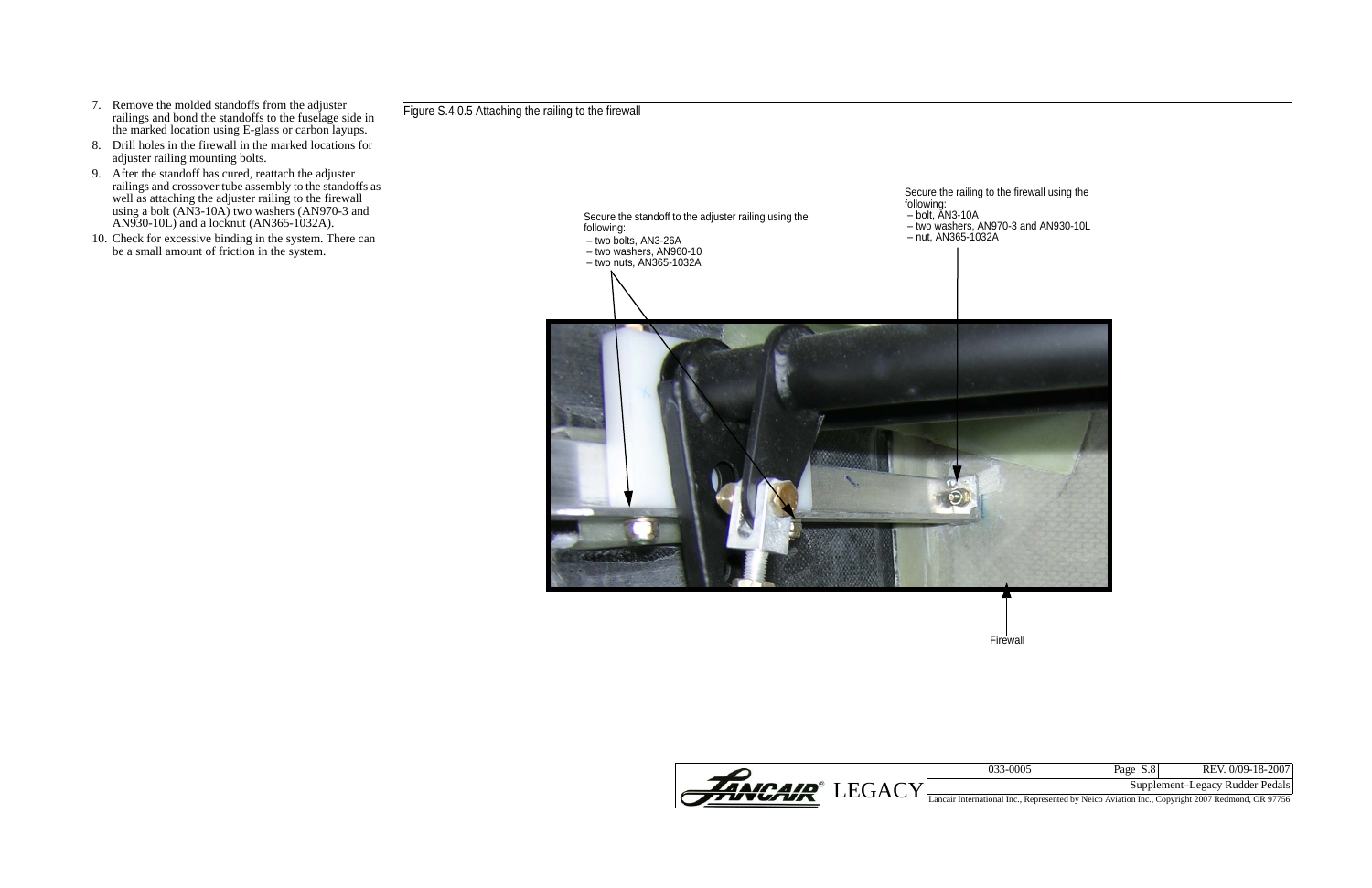

| 033-0005 | Page S.9 | REV. 0/09-18-2007                                                                 |
|----------|----------|-----------------------------------------------------------------------------------|
|          |          | Supplement-Legacy Rudder Pedals                                                   |
|          |          | $1.111$ Decreased to Material Activities Transformation (2007 Deducated OD 07756) |

- Turnbuckle connects the forward end of the rudder cable to the adjustor link of the crossover tube assembly.
- Rudder control horn connects the aft end of the rudder cable to the rudder control horn.

# <span id="page-8-1"></span>**S.4.A Connecting the Rudder Cable to The Adjustor Links**

# **Overview of the Connections**

Each rudder cable will have the following connections:

# <span id="page-8-0"></span>**Setting the Rudder Pedals to Neutral**

# *Steps...*

1. Clamp the rudder in the neutral position.

- 1. Assemble the turnbuckles using the following parts:
	- barrel  $MS21251-B3S$
	- left turnbuckle eye end MS21251-3LS
	- right turnbuckle eye end MS21251-3RS
	- locking clips MS21256-1

Use a "C" clamp and a couple pieces of wood on both sides of the counterweight to avoid crushing the rudder skin.

- 2. Position the left and right rudder pedals in neutral.
- 3. Make two wood spacers to brace the rudder pedals and use a few drops of instant glue to hold the spacers in place.

Figure S.4.A.1 Neutral position for crossover tubes and rudder pedals



# <span id="page-8-2"></span>**Assembling the Turnbuckles**

The rudder cables are connected to the crossover tubes using turnbuckles. The rudder pedal position can be adjusted by adjusting the turnbuckle. If it becomes necessary to make an adjustment to the rudder pedal position, you will be able to make it at any time.

### *Steps...*

Don't insert the locking clips (MS21256-1) yet as they are hard to remove without damaging.

Figure S.4.A.2 Installing the turnbuckle

Turnbuckle eye end, MS21251-3LS

Turnbuckle eye end, MS21251-3RS

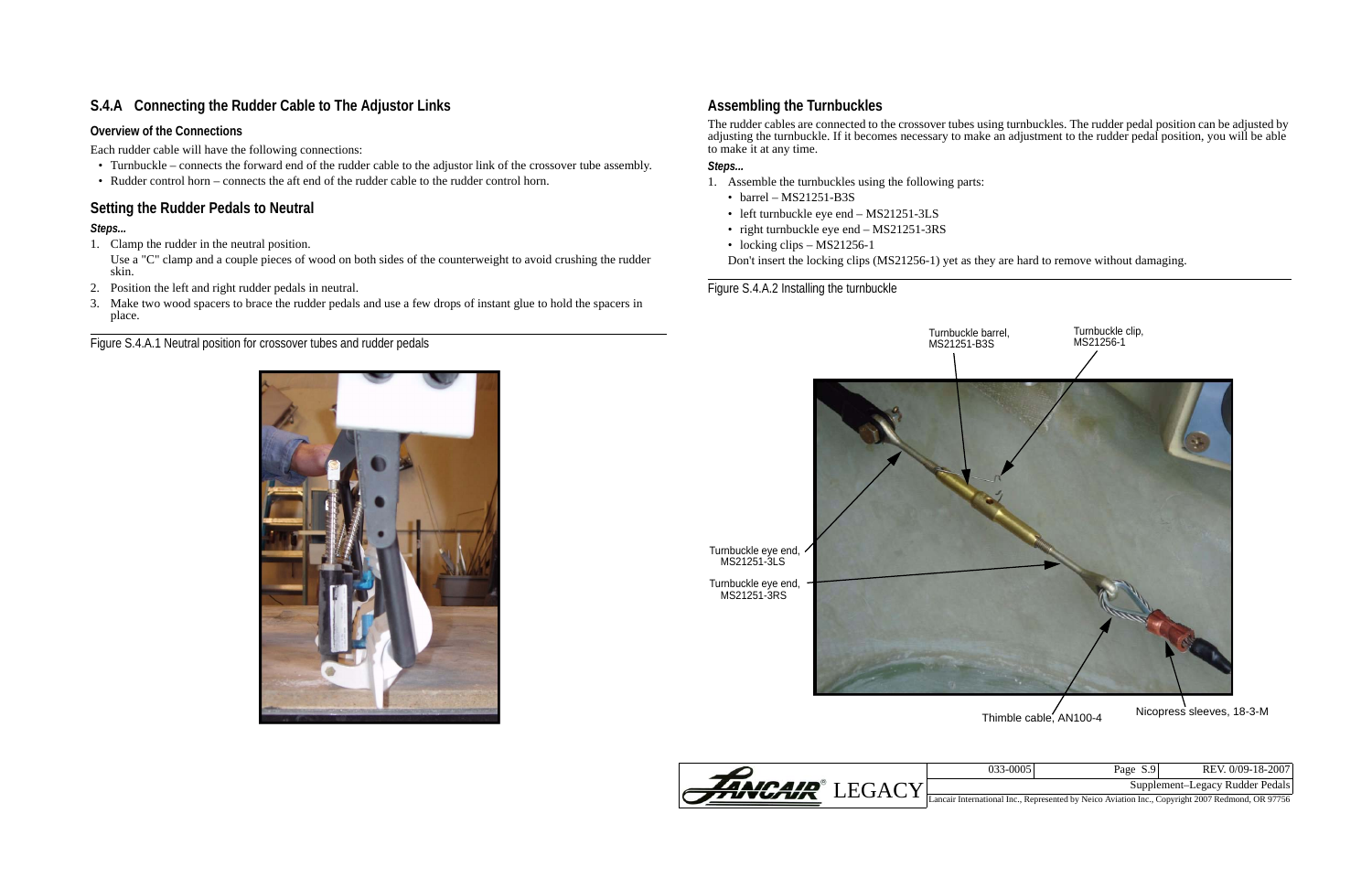

| 033-0005 | Page $S.10$ | REV. 0/09-18-2007               |
|----------|-------------|---------------------------------|
|          |             | Supplement-Legacy Rudder Pedals |

3. Insert the cable thimble into the aft turnbuckle eye end and thread the ends through the Nicopress sleeve (18-  $3-M$ 

2. Connect the forward end of the turnbuckle assembly to the link adjuster.

Do not tighten the castle nut so much that you bind up the turnbuckle eye end.

**Tip:** Do not crimp the Nicopress sleeve yet!

- 4. Pull the slack out of the rudder cables without pulling the rudder pedal bars away from the wood spacer.
- 5. Crimp the Nicopress sleeve in three places: <sup>1</sup>
	- 1 First crimp in the middle
	- 2 Second crimp at the thimble end
	- 3 Third crimp at the cut end

1. As per FAA publication AC 43.13-1A/2A, Dated: September 1998.

### Figure S.4.A.3 Turnbuckle connections to link adjuster and rudder cable

Link adjuster attaches to the turnbuckle using the following: – bolt, AN3-6 – washer, AN960-10A

- nut, AN310-3
- cotter pin, MS24665-132



Insert the cable thimbles through the aft turnbuckle eye end and then slide the Nicropress sleeve over the ends of the cable thimble.

**Tip:** Any rudder cable adjustments must be done using the turnbuckles.